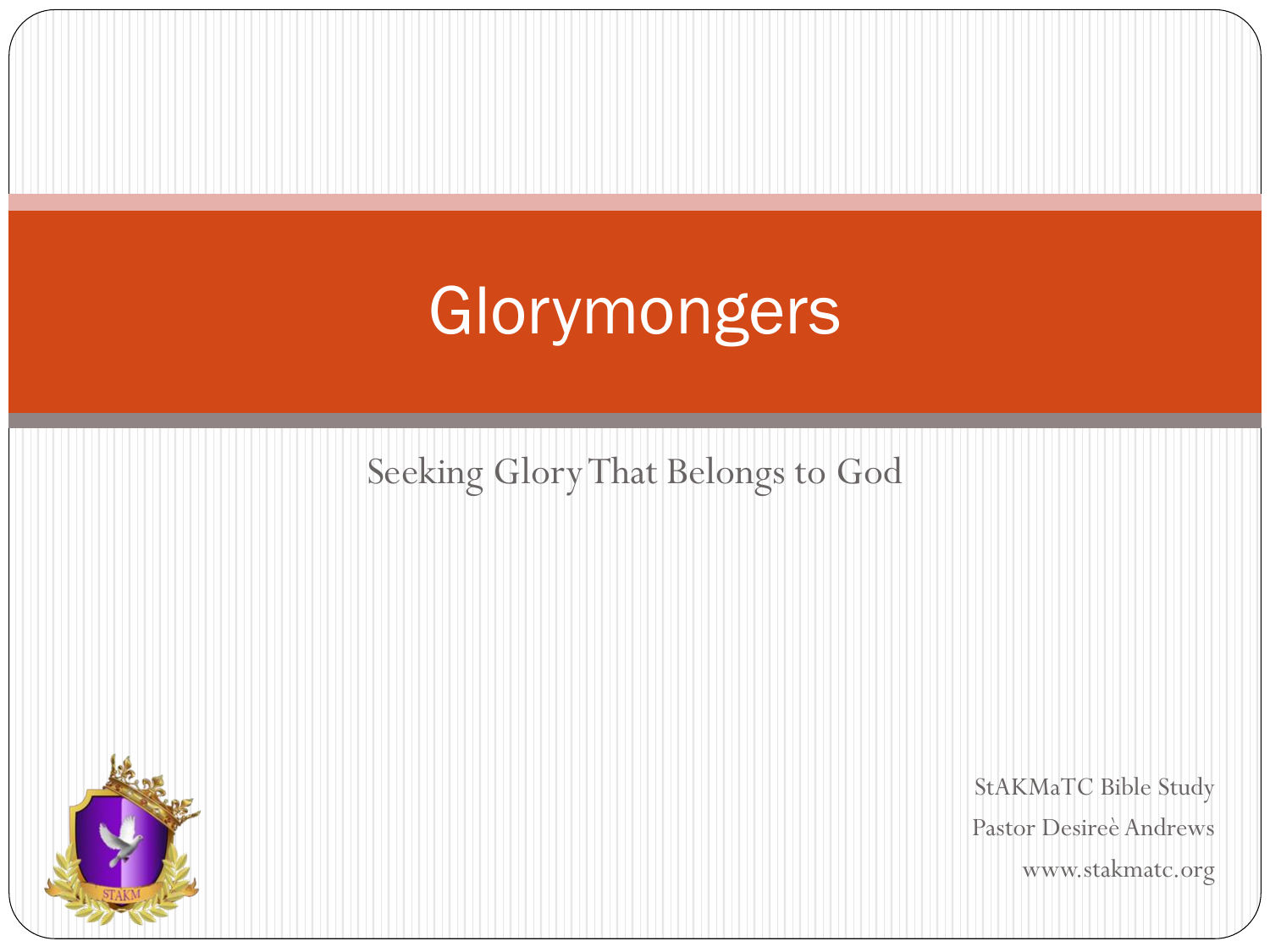Matthew 7:13-14

The Narrow Way

<sup>13</sup>"Enter by the narrow gate; for wide *is* the gate and broad *is* the way that leads to destruction, and there are many who go in by it.

<sup>14</sup>Because narrow *is* the gate and difficult *is* the way which leads to life, and there are few who find it.

\*What is this scripture *really* telling us?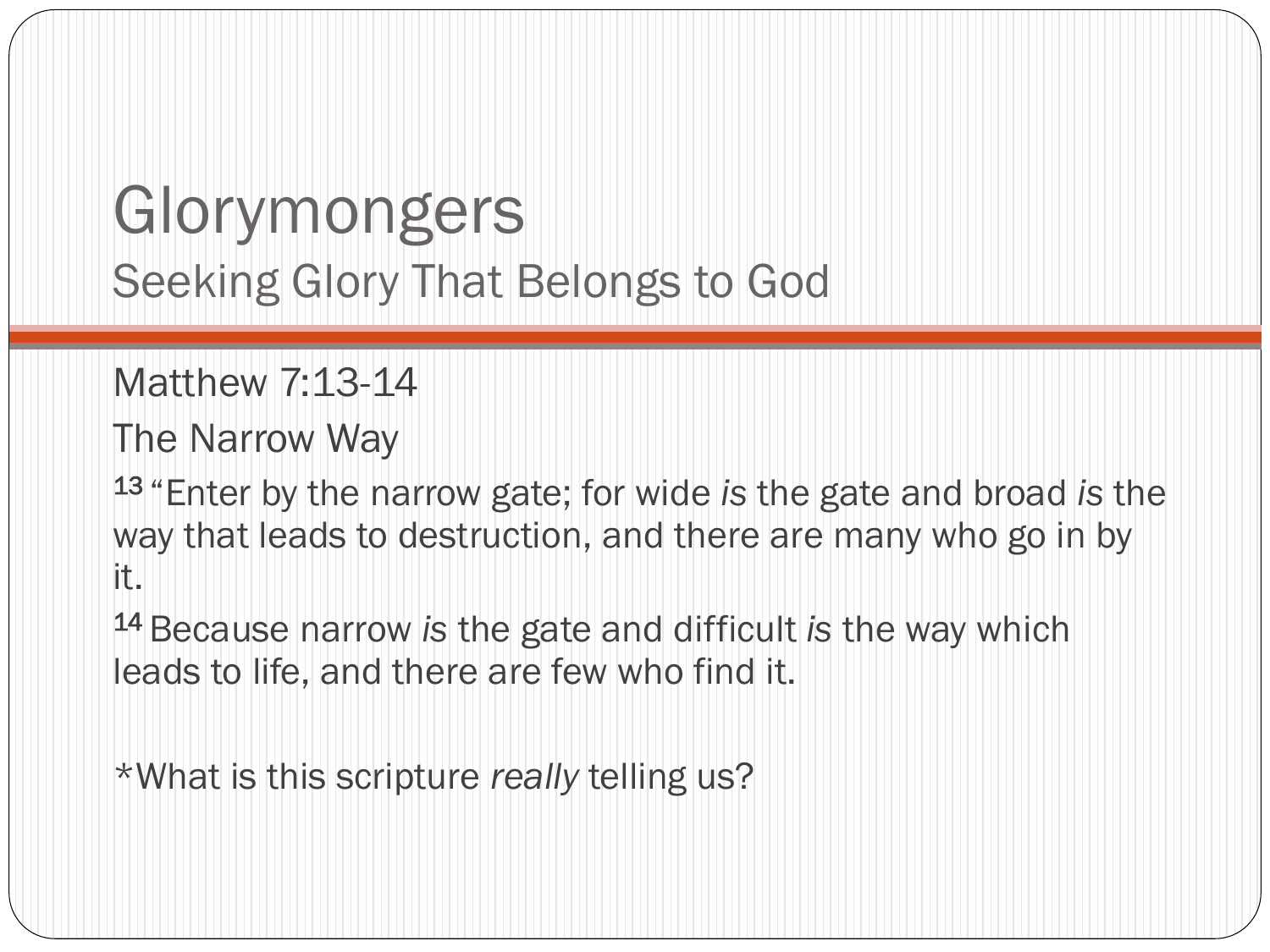Matthew 7:13-14

\*How could this translate to someone seeking the glory that belongs to God?

\*Why do people choose to seek the way(s) of the world more so than the way(s) of God?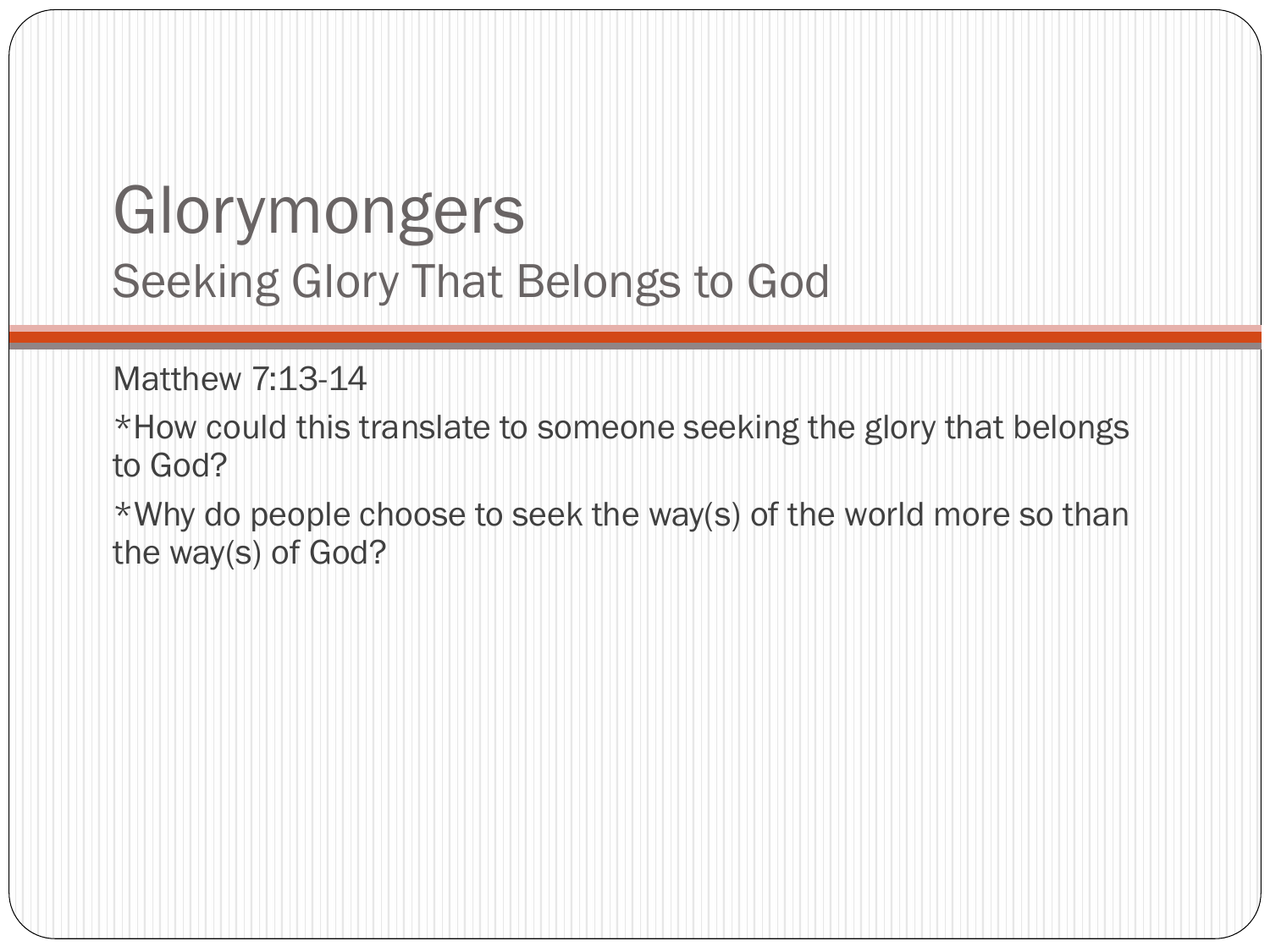You Will Know Them by Their Fruits

15 "Beware of false prophets, who come to you in sheep's clothing, but inwardly they are ravenous wolves. <sup>16</sup> You will know them by their fruits. Do men gather grapes from thornbushes or figs from thistles? <sup>17</sup> Even so, every good tree bears good fruit, but a bad tree bears bad fruit. <sup>18</sup> A good tree cannot bear bad fruit, nor *can* a bad tree bear good fruit. <sup>19</sup>Every tree that does not bear good fruit is cut down and thrown into the fire. <sup>20</sup> Therefore by their fruits you will know them.

Scripture gives a warning to beware of false prophets.

\*When it says, "You will know them by their fruits," what could this possibly mean?

\*How could this translate to someone seeking the glory that belongs to God?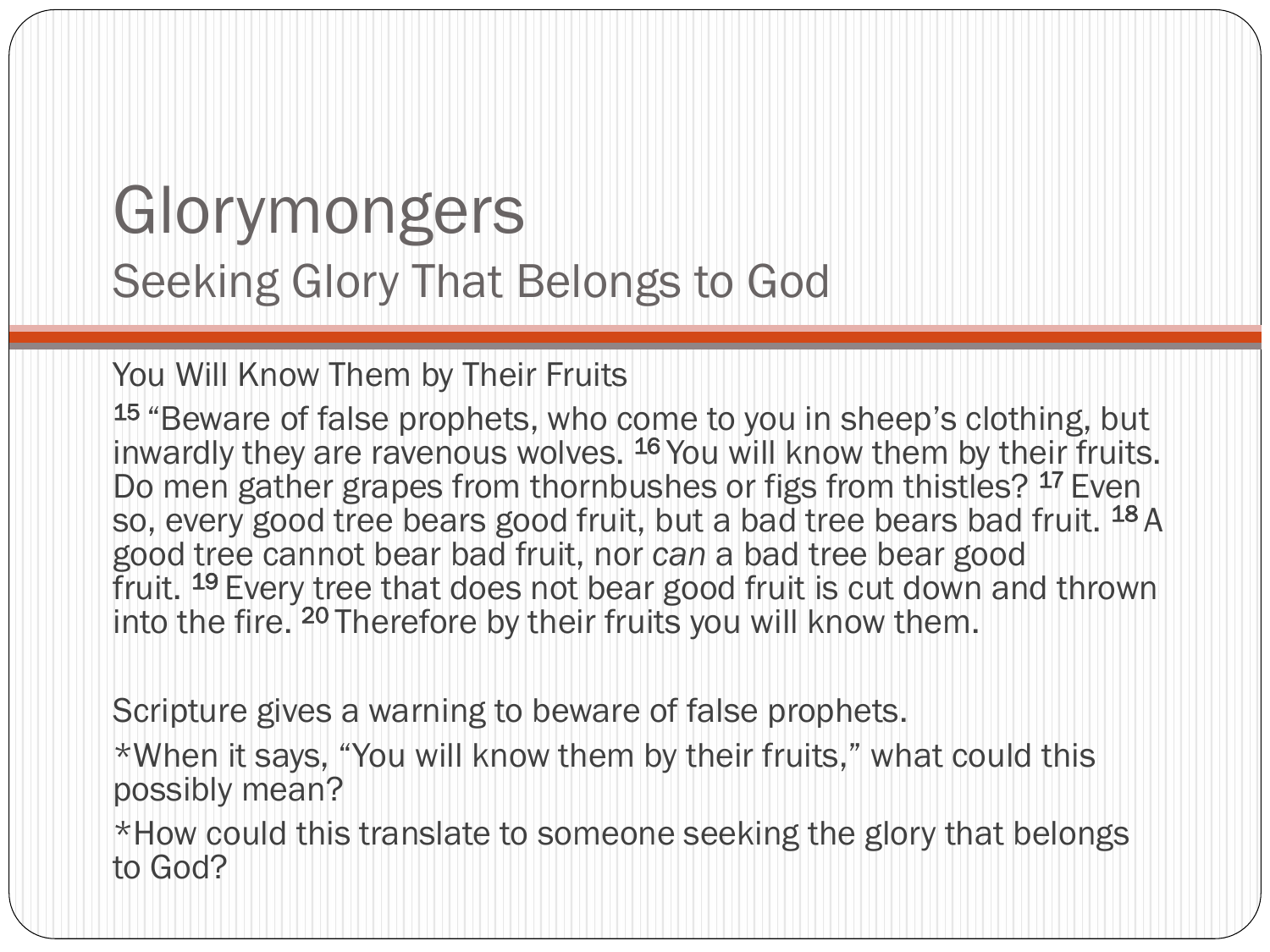#### I Never Knew You

**<sup>21</sup>** "Not everyone who says to Me, 'Lord, Lord,' shall enter the kingdom of heaven, but he who does the will of My Father in heaven. **<sup>22</sup>**Many will say to Me in that day, 'Lord, Lord, have we not prophesied in Your name, cast out demons in Your name, and done many wonders in Your name?' **<sup>23</sup>** And then I will declare to them, 'I never knew you; depart from Me, you who practice lawlessness!'

These verses give us a look at some of the things people do when they try to usurp God's glory. Many operating in a false spirit will look like the real thing, sound like the real thing, and even act like the real thing but because of the spirit by which they are operating, are not the real thing.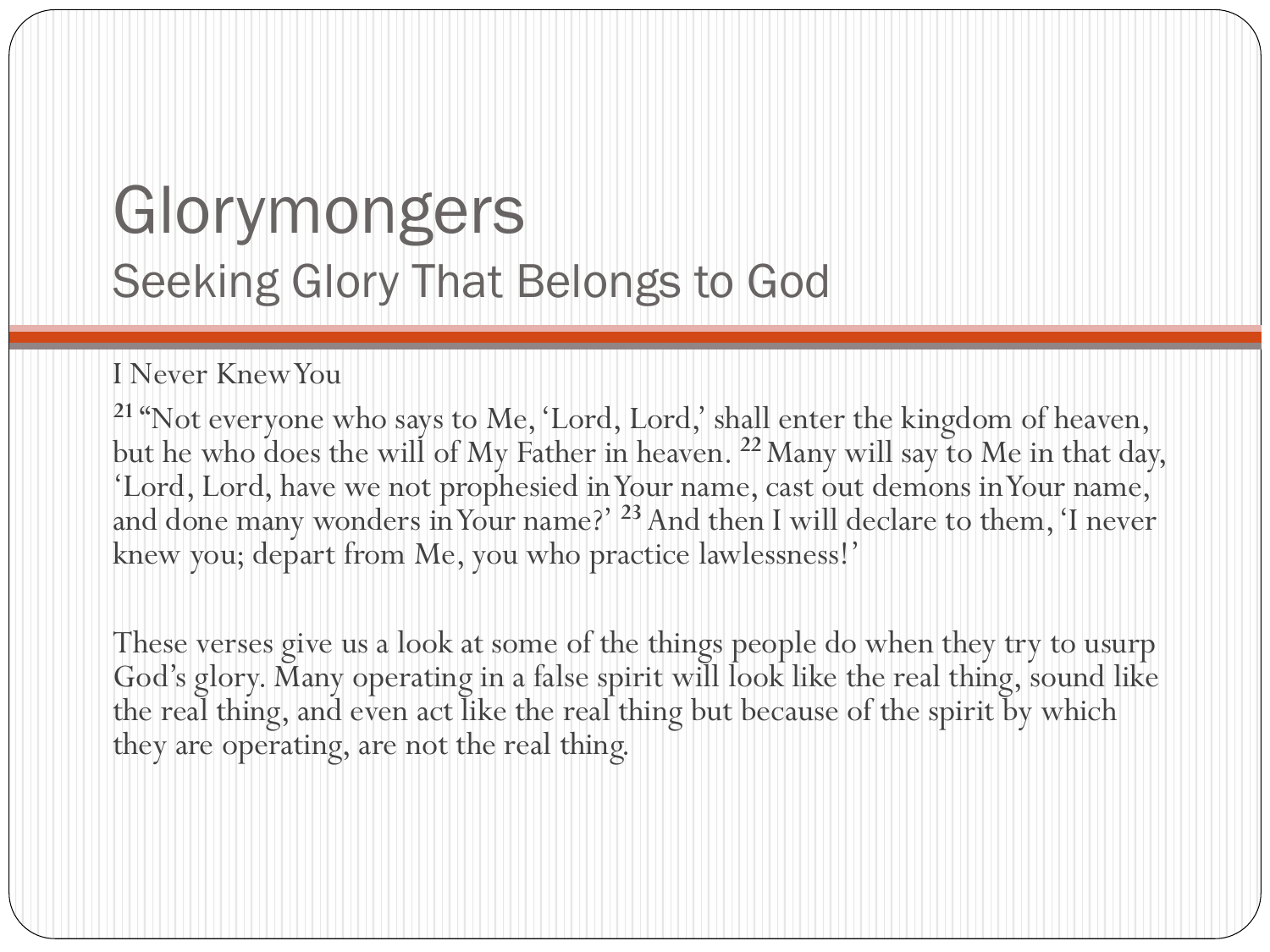#### Build on the Rock

**<sup>24</sup>** "Therefore whoever hears these sayings of Mine, and does them, I will liken him to a wise man who built his house on the rock: **<sup>25</sup>** and the rain descended, the floods came, and the winds blew and beat on that house; and it did not fall, for it was founded on the rock.

**<sup>26</sup>** "But everyone who hears these sayings of Mine, and does not do them, will be like a foolish man who built his house on the sand: **<sup>27</sup>** and the rain descended, the floods came, and the winds blew and beat on that house; and it fell. And great was its fall."

\*How does this fit in with those seeking glory that belongs to God? Scripture tells us also, "Except the LORD build the house, they labour in vain that build it: except the LORD keep the city, the watchman waketh but in vain.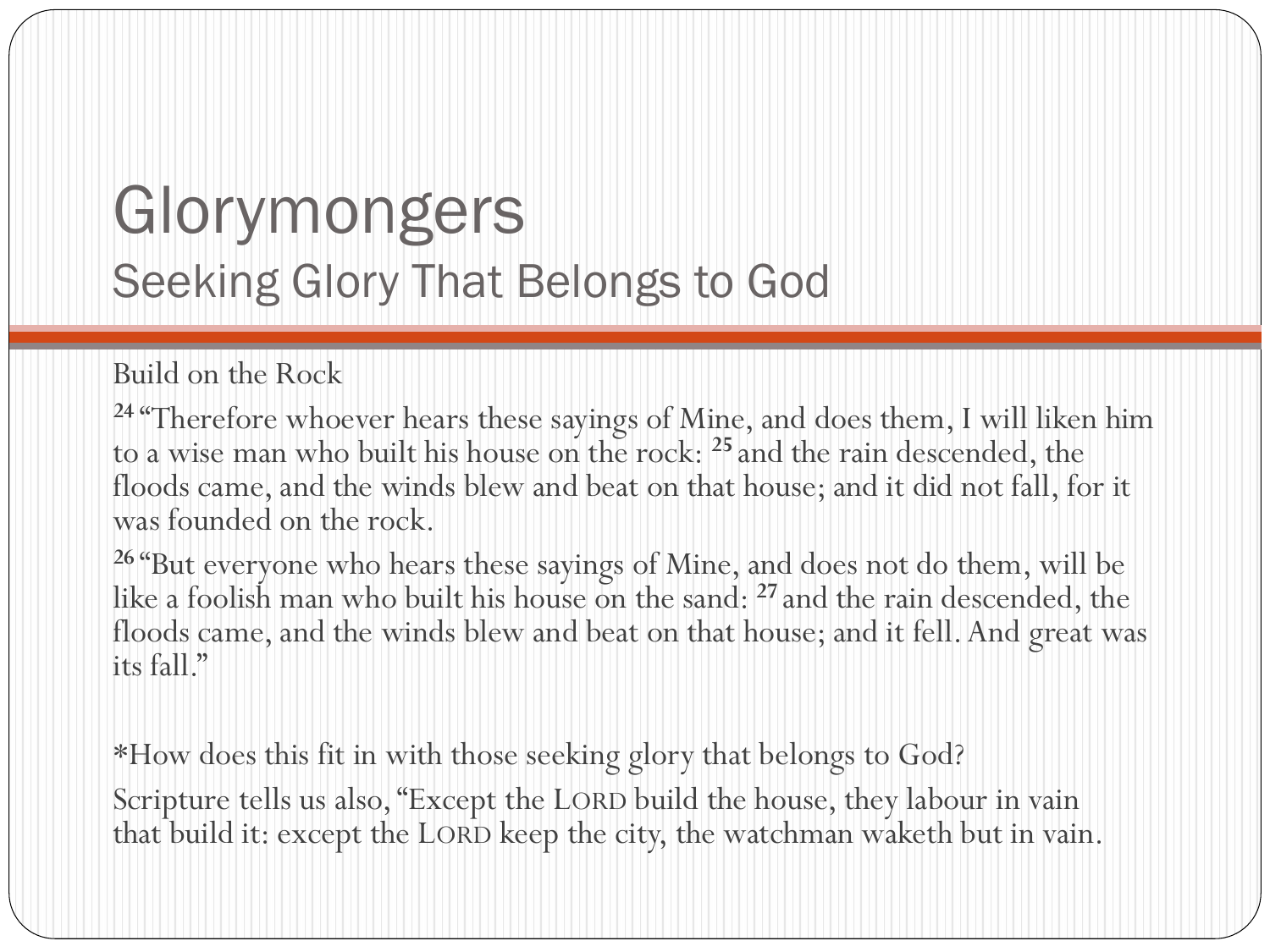When people set up their own platform, their own stage, it is usually short-lived. They may be in demand for a season, or two, but if the work is not built on the rock, the solid foundation, eventually it will fall.

\*Can you give examples from the Bible of those who stepped out on their own accord, built their own stage, so to speak, made their own platform, and were in power for a season but soon was removed?

\*Why do you suppose God allowed them to stay in power, become famous or wellknown?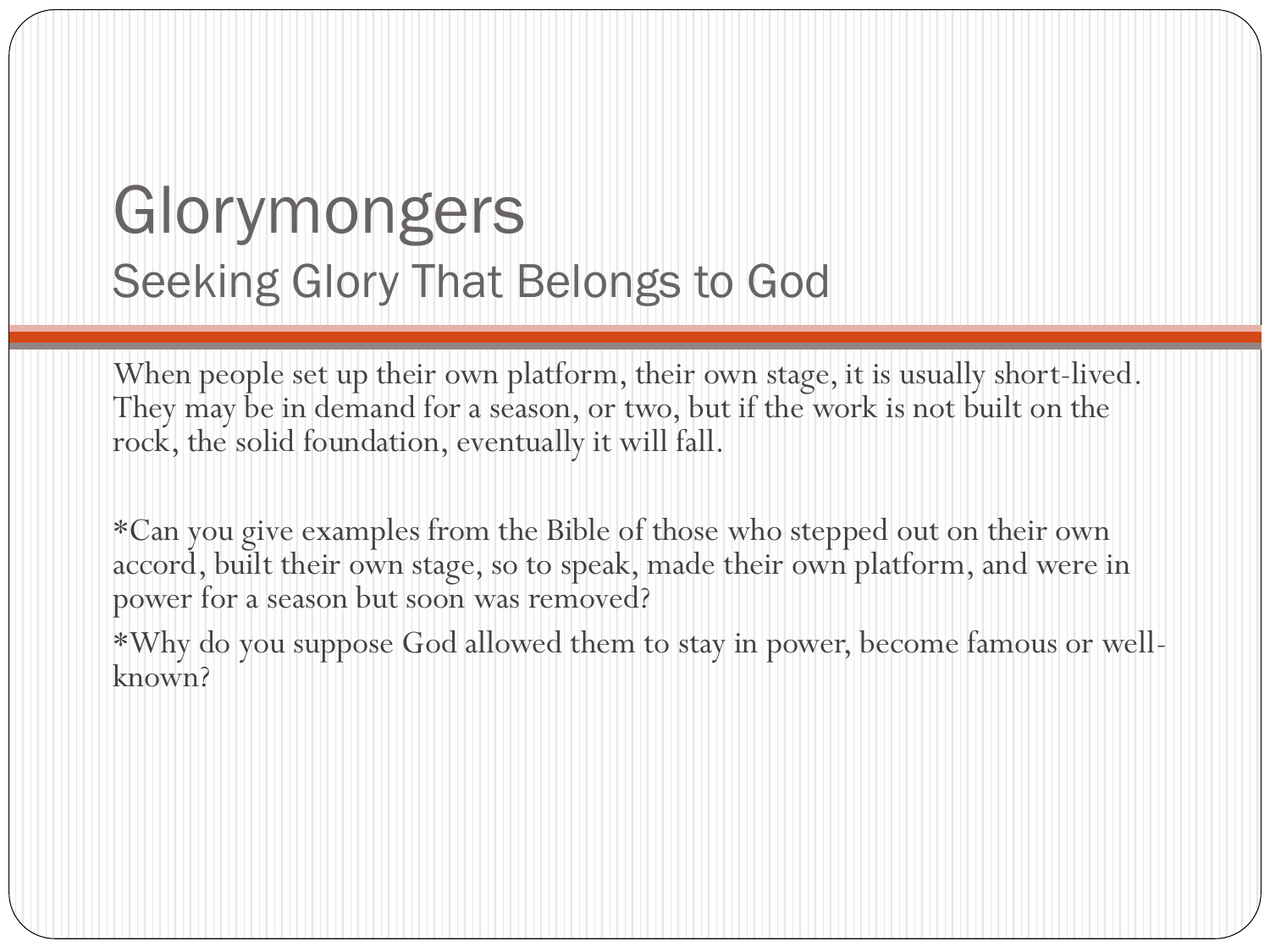There is a spirit at work causing this. That is a spirit of pride. Scripture gives us the root spirit behind this.

Proverbs 16:18

Pride goeth before destruction, and an haughty spirit before a fall.

\*What would be an example of a haughty spirit (the actions of a person)?

Root spirits usually mask other spirits as well. These spirits work in conjunction with each other.

\*What would be some other spirits associated with pride?

\*Is pride a sin? Give your reason(s).

\*What is, if anything, the difference between being proud and having pride?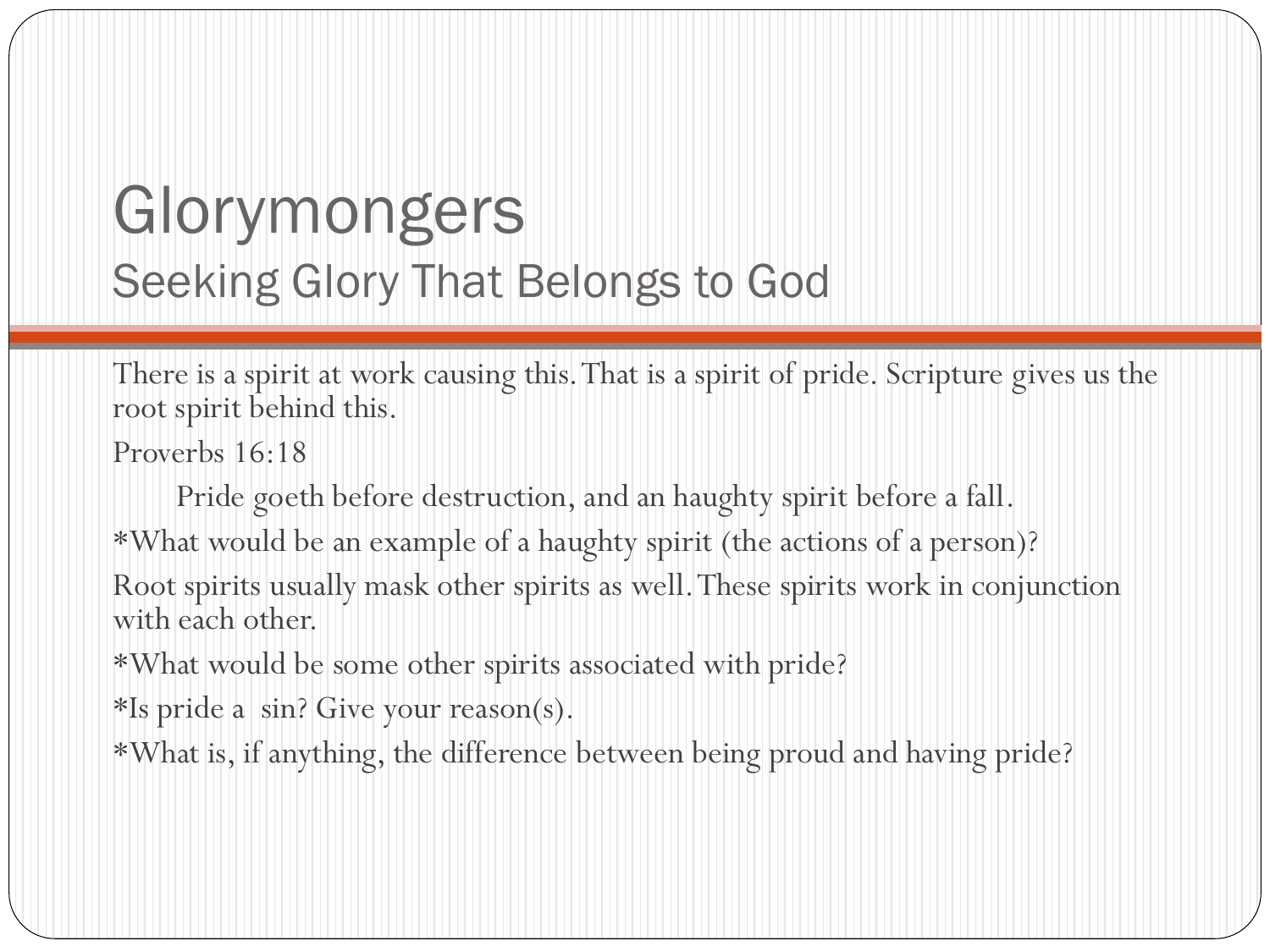Here's what the scriptures have to say about being proud.

Psalm 119:21 Thou hast rebuked the proud that are cursed, which do err from thy command-ments.

Proverbs 6:17-19

**<sup>16</sup>** These six things doth the LORD hate: yea, seven are an abomination unto him:

<sup>17</sup> A proud look, a lying tongue, and hands that shed innocent blood,

**<sup>18</sup>**An heart that deviseth wicked imaginations, feet that be swift in running to mischief,

**<sup>19</sup>**A false witness that speaketh lies, and he that soweth discord among brethren.

Proverbs 16:5 Every one that is proud in heart is an abomination to the Lord: though hand join in hand, he shall not be unpunished.

Proverbs 21:4 An high look, and a proud heart, and the plowing of the wicked, is sin.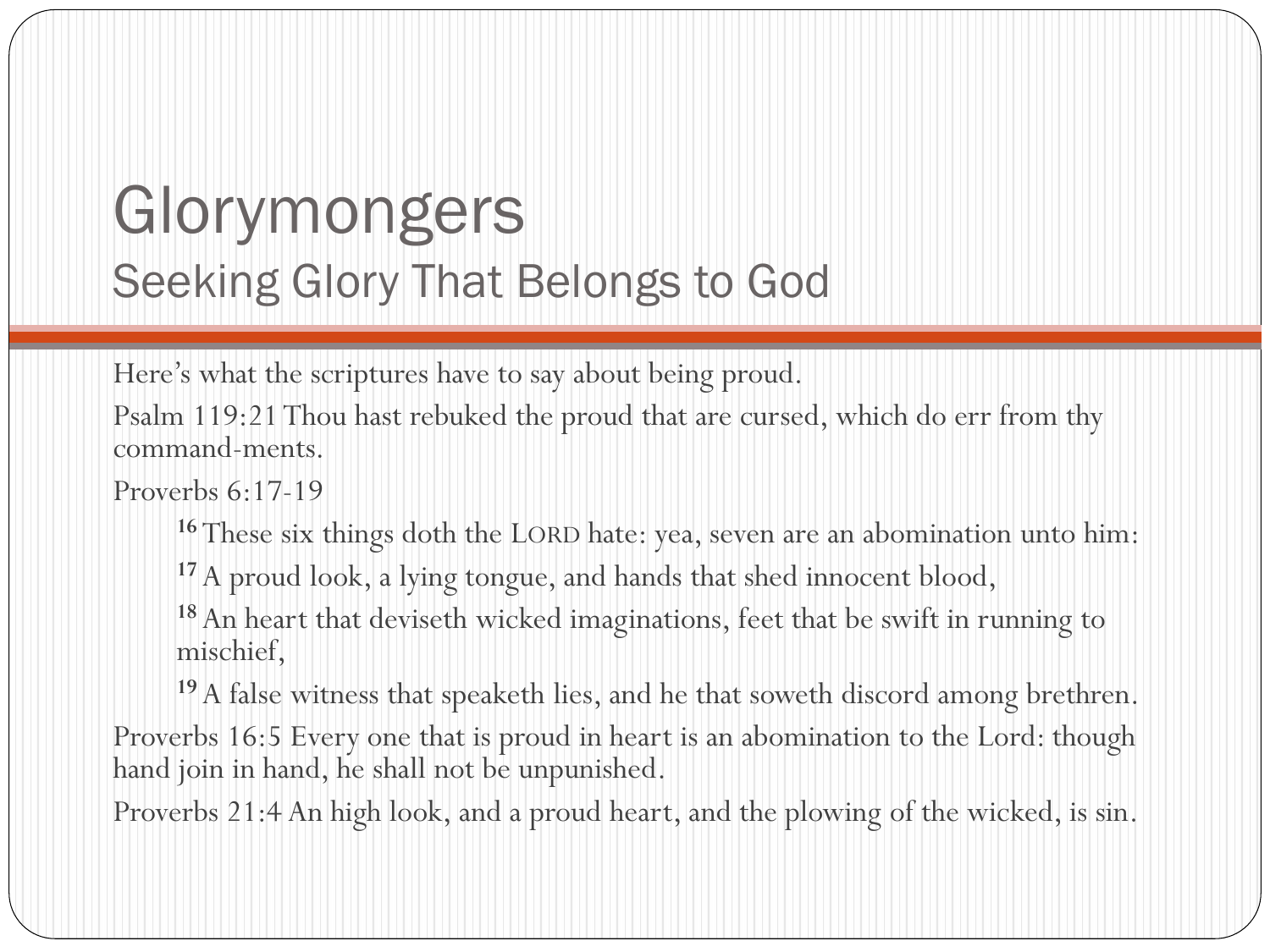As we have seen, an excessive amount of pride leads to sin. You can be proud of accomplishments, etc. but don't let that pride overtake you.

Oftentimes, this is what happens when people seek glory that belongs to God. They have become so enamored with being in the spotlight until they forget that it was God Who *allowed* them to have the success they received.

They got caught up in the praise, the money, the attention, feeling of euphoria, and whatever else until they forgot about God. At this point, *everything* becomes all about them.

Psalm 10:4 The wicked, through the pride of his countenance, will not seek after God: God is not in all his thoughts.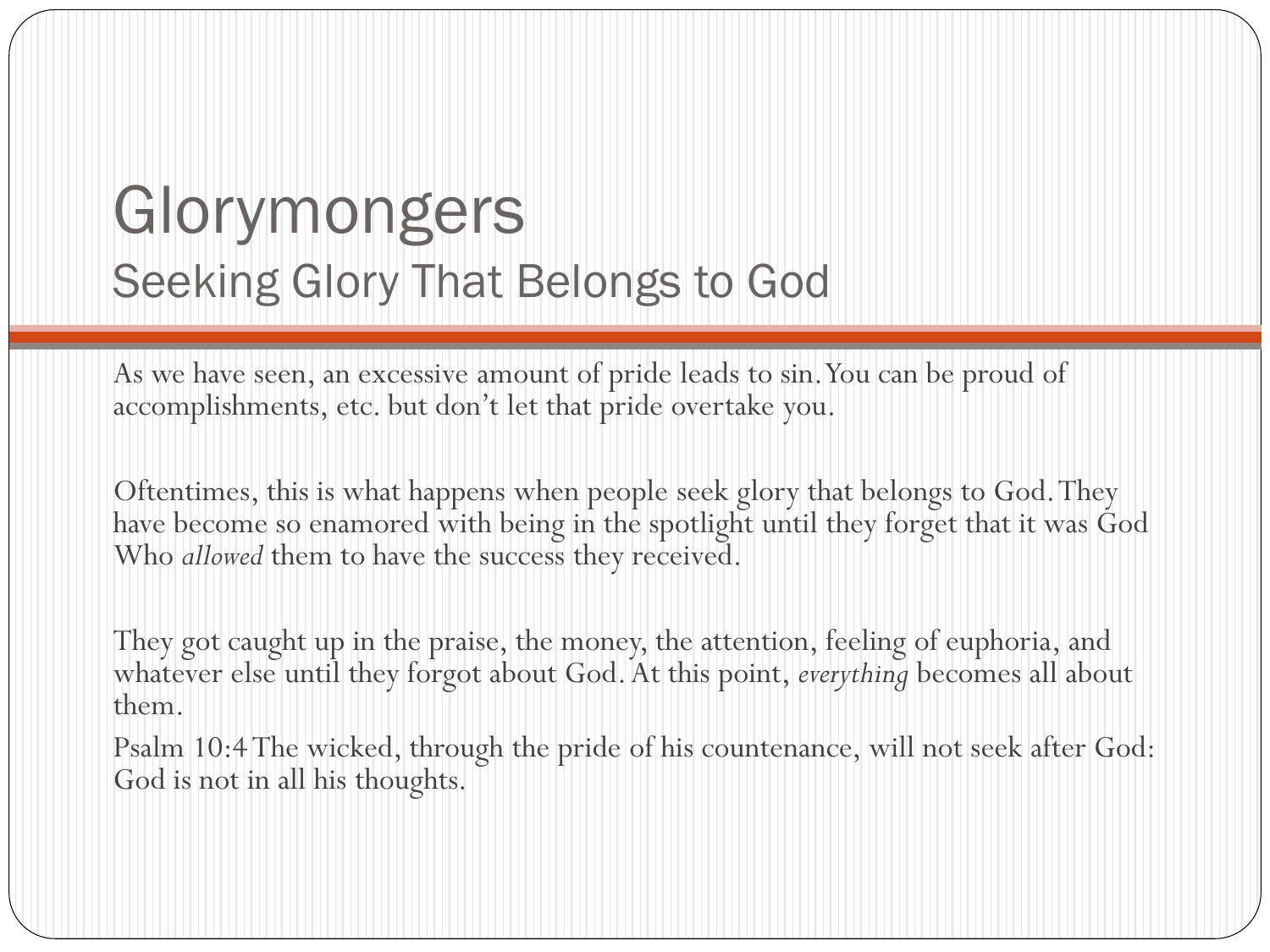For some of these people you can't tell them anything. Wise counsel and sound doctrine no longer appeal to them as they erroneously believe they have all the "right" answers.

\*What do you do for these type people?

Pray for them, and pray that it is not too late for them because only God will be able to change their hearts.

Psalm 10:4 The wicked, through the pride of his countenance, will not seek after God: God is not in all his thoughts.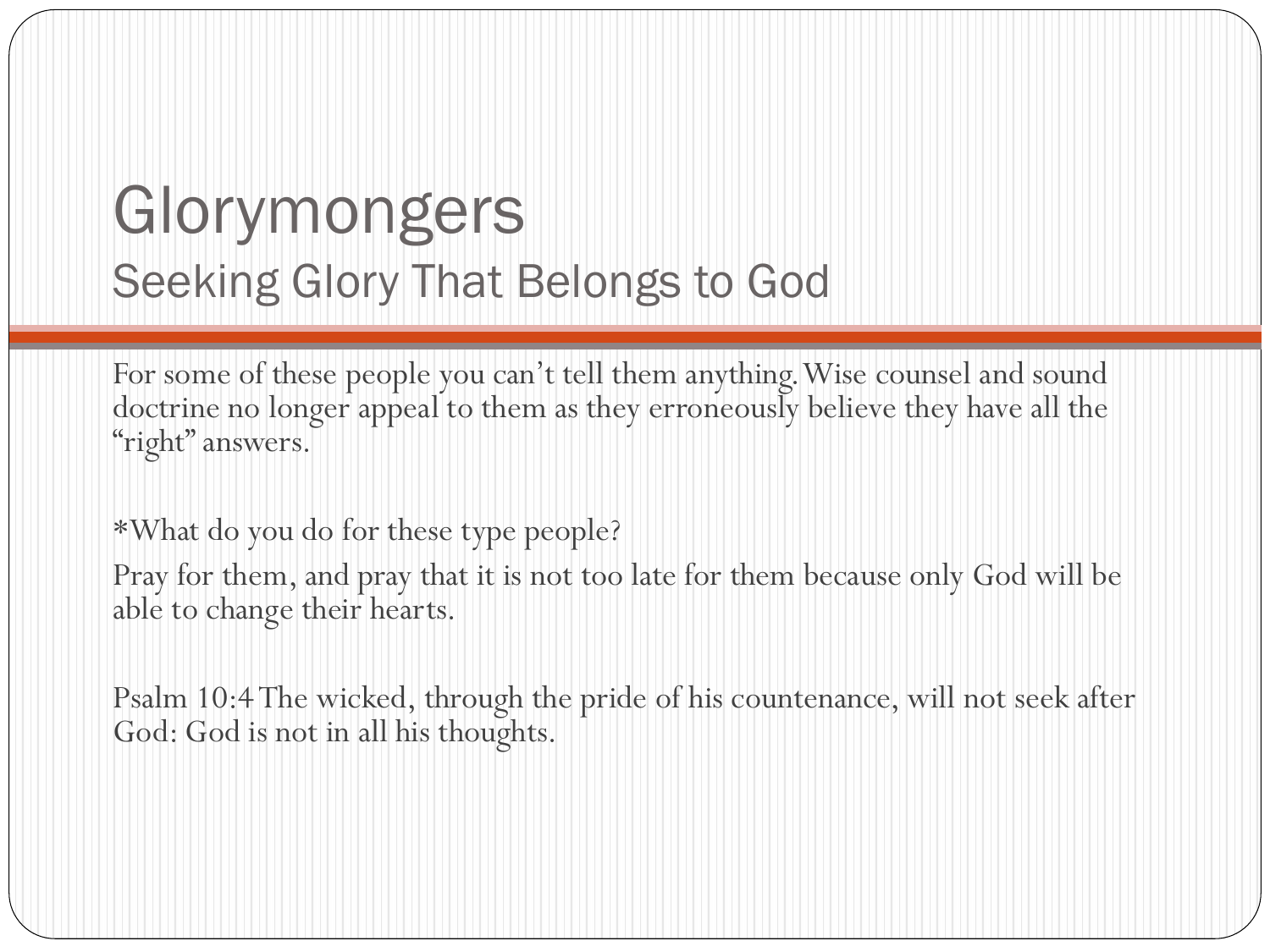#### CONCLUSION

So we see why and how people who seek God's glory and who set up their own platform will be short-lived. It is not founded on a sure foundation from God and therefore, eventually, it will fail.

Jesus Christ is the only sure foundation and if we attempt to lay anything upon any other foundation, it just won't work. Scripture tells us this in 1 Corinthians 3.

Pride will puff us up only to cause us to fall. Lucifer had too much pride and was banished from heaven because of it. How much more do we think it will affect us?

Wait for God to exalt you. When He does it, nothing and nobody can change or do anything about it.

Give glory to God where it is due, seek first His Kingdom and His righteousness and let Him add unto you.